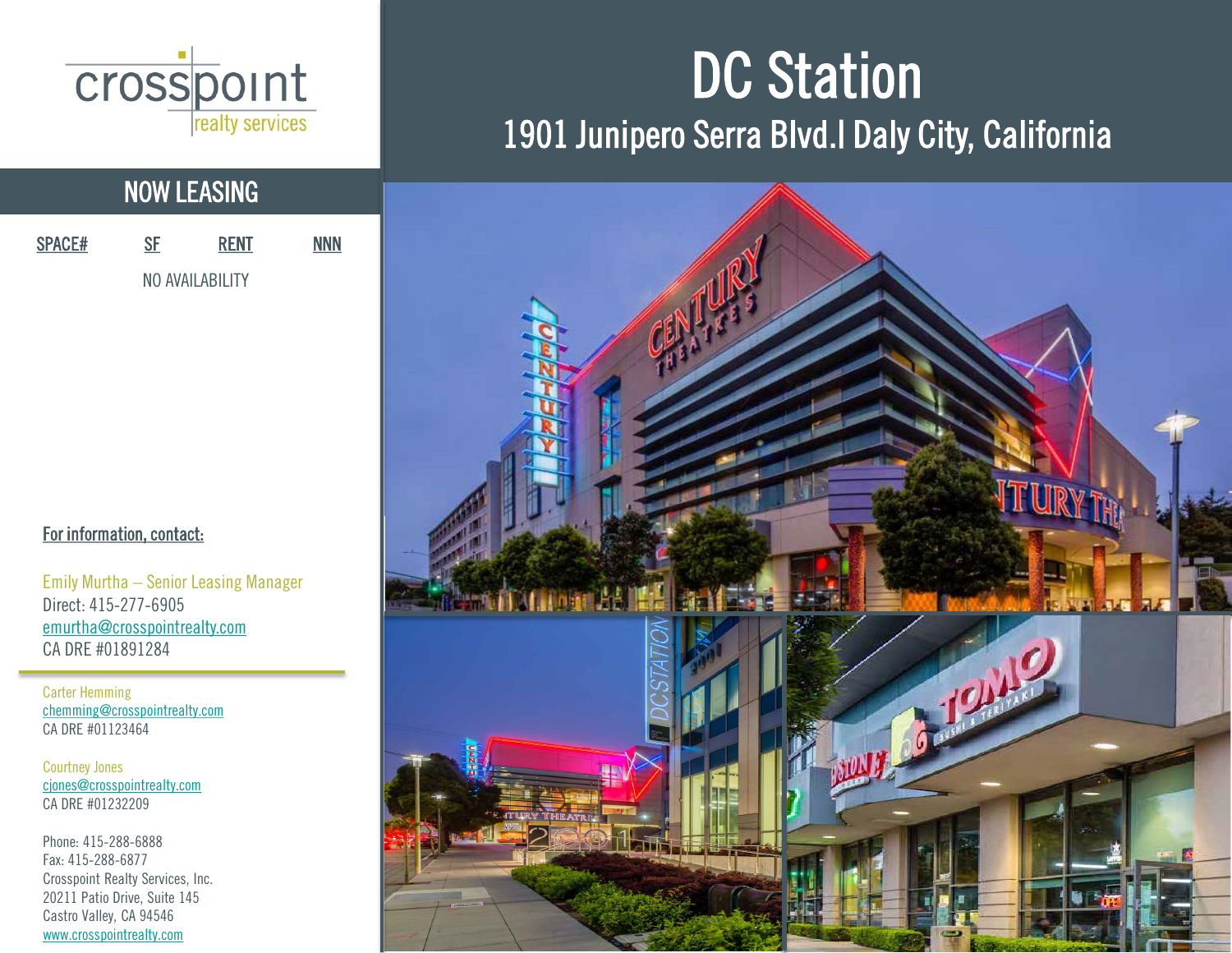

## MARKET AREA

### DC Station Tenants Include:

Century Theaters The One Sushi Buffet Tomo Sushi Round Table Pizza Westlake Coffee Shop Cold Stone Creamery

### For information, contact:

Emily Murtha – Senior Leasing Manager Direct: 415-277-6905 [emurtha@crosspointrealty.com](mailto:emurtha@crosspointrealty.com) CA DRE #01891284

Carter Hemming [chemming@crosspointrealty.com](mailto:chemming@crosspointrealty.com) CA DRE #01123464

Courtney Jones [cjones@crosspointrealty.com](mailto:cjones@crosspointrealty.com) CA DRE #01232209

Phone: 415-288-6888 Fax: 415-288-6877 Crosspoint Realty Services, Inc. 20211 Patio Drive, Suite 145 Castro Valley, CA 94546 [www.crosspointrealty.com](http://www.crosspointrealty.com/)

# DC Station 1901 Junipero Serra Blvd.I Daly City, California